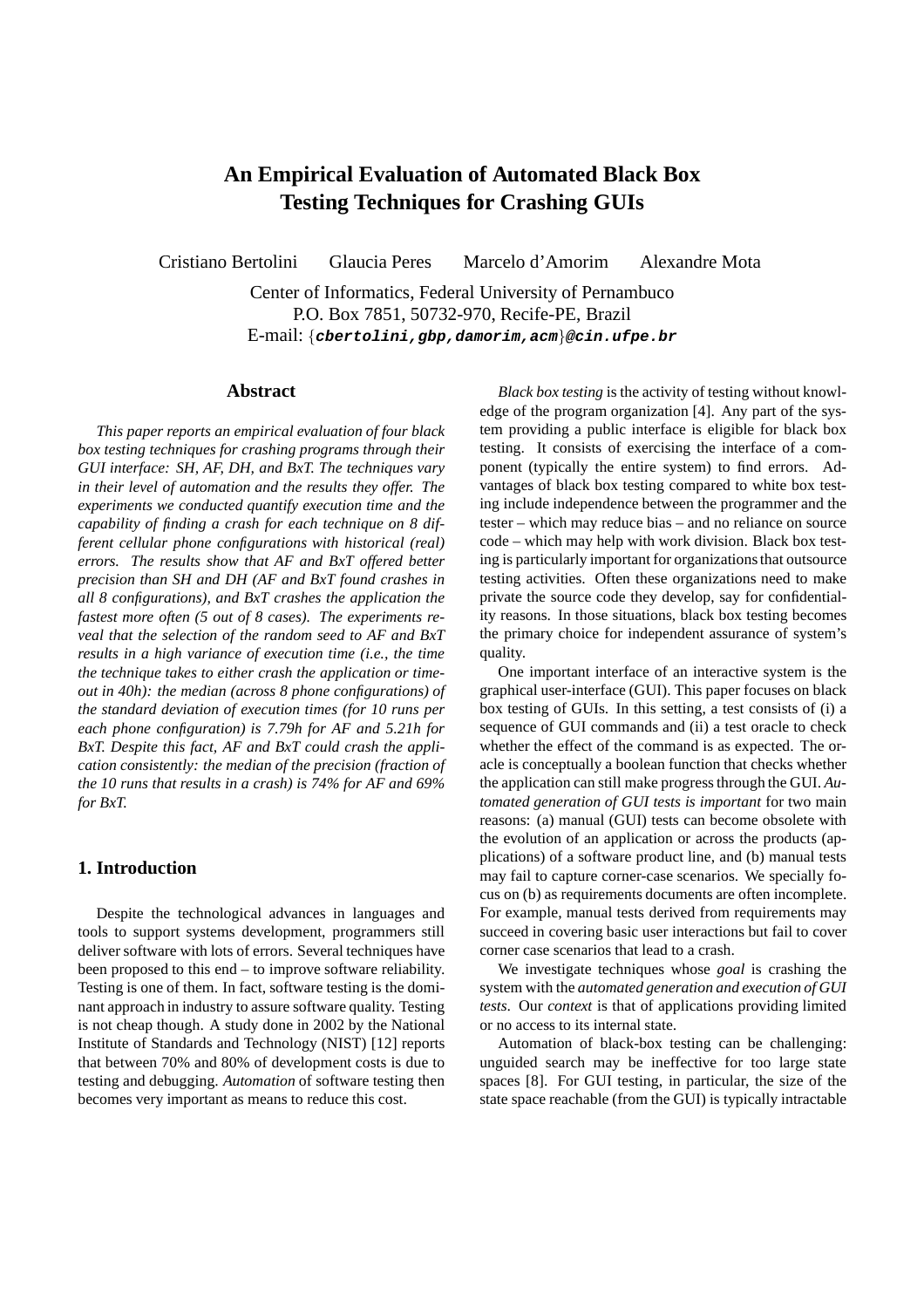[5,16]. To alleviate the state space explosion problem many model-checking techniques need to access the state to perform space reductions [7, 9, 15]. Unfortunately, such optimizations are not possible for black box testing in general.

This paper describes four black box testing techniques for finding program crashes on GUIs. All techniques attempt to *explore the state space* of the application (i.e., to *stress* the application with relevant interactions) with the goal of finding a state that fails the test oracle. The techniques we propose provide distinct tradeoffs between their capability of finding crashes and the level of automation they offer. The main focus of this paper is on the evaluation of these techniques on Motorola cellular phones. The list below highlights the main contributions:

- The proposal of four techniques for GUI testing.
- An empirical evaluation of the techniques using Motorola cellular phones.

We provide next a brief overview about the techniques and the experimental results we obtained. Section 2 discusses the techniques in more detail and Section 3 the experimental evaluation.

#### 1.1. Summary of the techniques

We next summarize (i) Scenario Hunting (SH), (ii) Atoms Framework (AF), (iii) Driven Hopper (DH), and (iv) Behavior eXplorer Tool (BxT), the techniques we propose for crashing applications from the GUI. It is important to note in the following that we do not distinguish between "test" and "test sequence" as the notion of correctness we use is implicit, i.e., the program should not crash. More precisely, the oracle is not physically part of one test.

**SH** takes a manually written test suite as input, generates a fixed number of random permutations for this suite, and finally executes each test and monitors for a crash. SH is perhaps the simpler technique we discuss. The merit of SH relies mostly on the user selection of the input suite. It serves mainly as a baseline to compare more automated techniques.

The **AF** exploration differs from SH in two important ways: (i) test granularity, and (ii) data generation. As for test granularity, one AF test corresponds to a small fragment of a SH test. For that reason we frequently call one AF test an *atom*. As for data generation, AF enables a test to share data: one test can consume data another test produces. One SH test can only consume data it generates.

**Illustrative example.** Figure 1 shows a fragment of one test (sequence) that SH uses in the evaluation we conducted on cellular phones (see Section 3). This sequence consists of using one phone to (i) capture an audio message, (ii) *log*("Capture an audio message."); navigationTk.launchApp(PhoneApplication.get("VOICE RECORDS")); multimediaTk.captureVoiceNoteFromVoiceRecord(30); multimediaFile voiceRecord = multimediaTk.storeMultimediaFileAs(MultimediaItem.get("STORE ONLY")); *log*("Listen to an audio message."); navigationTk.goTo(PhoneApplication.get("VOICE NOTES")); multimediaGoTo.get("ALL VOICE NOTES")); multimediaTk.scrollToAndSelectMultimediaFile(voiceRecord); *log*("Delete an audio message."); phoneTk.returnToPreviousScreen(); multimediaTk.deleteFile(voiceRecord,true);

#### **Figure 1. A test sequence for multimedia.**

playing back that message, and (iii) deleting that same message. This test is written in Java and runs on a regular PC. It uses a library to communicate with the cellular phone. AF divides this test in smaller fragments that makes sense in itself. In this example, *the engineer* may create three atoms, according to the instructions associated to each log instruction. Note that one AF test can have parameters in result of this method extraction. For example, the second atom (for listening the audio message) will require a *multimediaFile* object. This is key to AF as it enables one atom to exercise different inputs.

SH and AF build on the user experience to find crashes. The following techniques, in contrast, require less userinput. In particular, they do *not* rely on user-defined tests such as the one Figure 1 shows. **DH**, in particular, repeats the following sequence of steps until finding an error or crashing the application: it drives the application to a particular screen and keeps pressing random keys for some (configured) time. DH requires user-provided tests that conceptually jumps to a screen using, for instance, the instruction navigationTk.goto() used in Figure 1.

**BxT** selects inputs more systematically than DH: it recognizes which controls are available at a screen and selects inputs according to these controls. For instance, BxT can send scroll down and up events when it recognizes a scroll bar control in the current screen. In a screen that contains only two buttons, say "OK" and "Cancel", DH may press several keys before it hits the ones for "OK" and "Cancel". BxT, differently, makes a random selection between one of these two options. Note that BxT has more stringent observability and controllability requirements [4, 11]: it must use a library that provides support for recognizing screen components and sending events to them.

#### 1.2. Summary of results

The experiments we conducted quantify execution time and the capability of finding a crash for each technique on 8 different cellular phone configurations with historical (real) errors. The results show that AF and BxT offered better pre-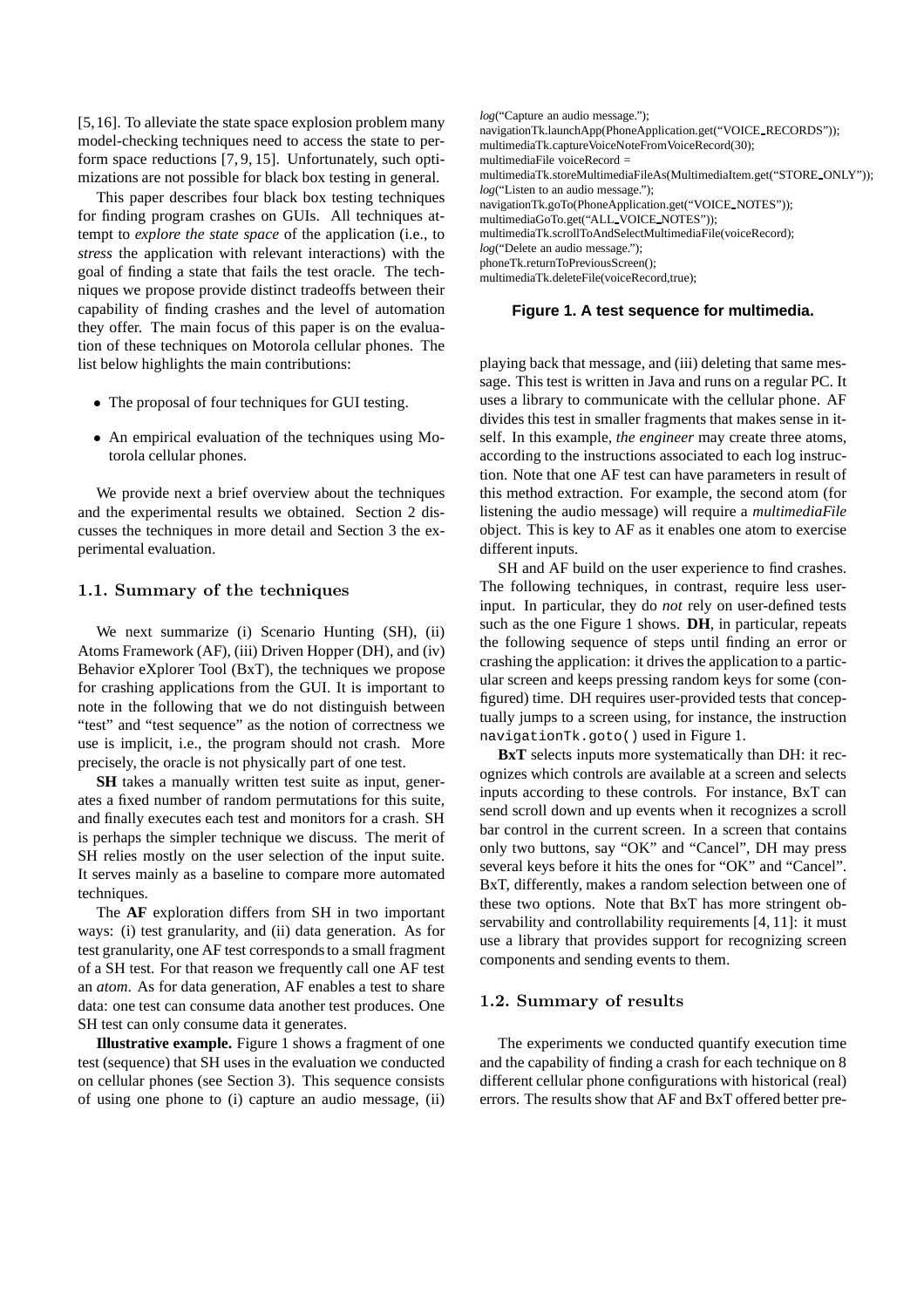#### **Algorithm 1**: genList pseudo code

|  | 1 genList(Set $\langle Test \rangle$ suite, int numRept, int seed): List $\langle Test \rangle$ |  |  |  |  |  |  |  |  |
|--|-------------------------------------------------------------------------------------------------|--|--|--|--|--|--|--|--|
|--|-------------------------------------------------------------------------------------------------|--|--|--|--|--|--|--|--|

- **2 begin** genList
- **3** List $\langle Test\rangle$ result =  $[$   $]$ ;
- **4 for**  $i = 1...numRent$  **do** result = result ∪ shuffle(suite, seed);
- **5 return** *result;*
- **6 end**

cision than SH and DH (AF and BxT found crashes in all 8

configurations), and BxT crashes the application the fastest more often (4 out of 8 cases). The experiments reveal that the selection of the random seed to AF and BxT results in a high variance of execution time (i.e., the time the technique takes to either crash the application or timeout in 40h): the median (across 8 phone configurations) of the standard deviation of execution times (for 10 runs per each phone configuration) is 7.79h for AF and 5.21h for BxT. Despite this fact, AF and BxT could crash the application consistently: the median of the precision (fraction of the 10 runs that results in a crash) is 74% for AF and 69% for BxT.

The results indicate that AF and BxT – the more automated techniques – were superior for finding program crashes.

# **2. Techniques**

This section describes four testing techniques this paper proposes for crashing applications through their GUIs.

**Note on oracle.** To simplify discussion, we assume crashes are unexpected situations which the system can not continue its normal execution. That allows the algorithms to represent the oracle with the external function *isCrash()*. We do not discuss this function here. Note that this paper does not propose test oracles. The user needs to provide the oracle appropriate for detecting crashes.

**Note on user-provided test suite.** SH, AF, and DH build on existing manually written tests. But DH tests simply perform a jump to one GUI screen.

**Note on GUI library.** DH and BxT build on operations (provided by some library) that enables some read and write access to the GUI components. Sections 2.3 and 2.4 highlight the operations DH and BxT use to clarify how they can be used in different contexts. It is important to mention that some systems provide rich support for testing, i.e., specific interfaces for reading (i.e., observing behavior) and writing to the state (i.e., controlling the application). For example, the cellular phone platforms Symbian [3] and Linux/Java [2] provide infrastructure to the tester implement monitors that can inspect the memory for safety problems such as buffer overflows and memory leaks.

#### **Algorithm 2**: SH pseudo code

- **1**  $main$ (Set $\langle Test \rangle$  suite, int numRept, int seed, int timeout): bool
- **2 begin** main
- 3 List $\langle Test \rangle$  testList = *genList*(suite, numRept, seed);
- **4 foreach** *test in testList* **do**
- $\overline{\phantom{a}}$  **5**  $\overline{\phantom{a}}$  test.run():
- **6 if** *isCrash()* **then return** *true;*
- **7 if** *isTimeout(timeout)* **then return** *false;*
- **8 endfch**
- **9 return** *false;*
- **10 end**

## **Algorithm 3**: AF pseudo code

- 1 *main*(Set $\langle Test \rangle$  suite, int numRept, int seed1, int seed2, int timeout): bool **2 begin** main **3** Map $\langle$ String, List $\langle$ Object $\rangle$  dataMap = loadDataMap();
- **4** Set $\overline{A}$ toms**)** atomSet = Ø;
- **5 foreach** *test in suite* **do** atomSet = atomSet ∪ test.atoms();
- **6** List $\langle Test \rangle$  testList = genList(atomSet, numRept, seed1);
- **7 foreach** *test in testList* **do**
- 8 dataMap = test.run(dataMap, seed2);
- **9 if** *isCrash()* **then return** *true;*
- **10 if** *isTimeout(timeout)* **then return** *false;*
- **11 endfch**
- **12 return** *false;*

**13 end**

## 2.1 SH

Algorithm 1 generates a random list of tests from a set of user-provided tests. Each iteration of the loop at line 4 generates one permutation of the input set of tests. Effectively, it provides as result a list that includes *numRept* permutations of *suite*. Section 3.4.2 elaborates on a variation of this algorithm.

Algorithm 2 shows the pseudo code for SH. Function *main* assigns the result of the call to *genList* to variable *testList*. Each iteration of the loop at line 7 executes one test from this list, checks for a crash, and checks for timeout. Execution either terminates reporting a crash (line 6), or reporting a timeout (line 7).

**Note on suite selection.** The selection of the input test suite (*suite*) is decisive for the final result. Conceptually, the number of tests in the suite affects positively the chances one important part of the application is exercised (i.e., contains the defect) and negatively the exhaustion to which this part is exercised (i.e., may fail to activate the defect).

## 2.2. AF

Algorithm 3 shows the pseudo code for AF. The map *dataMap* that function *main* declares provides data input for the execution of tests. This map associates a list of objects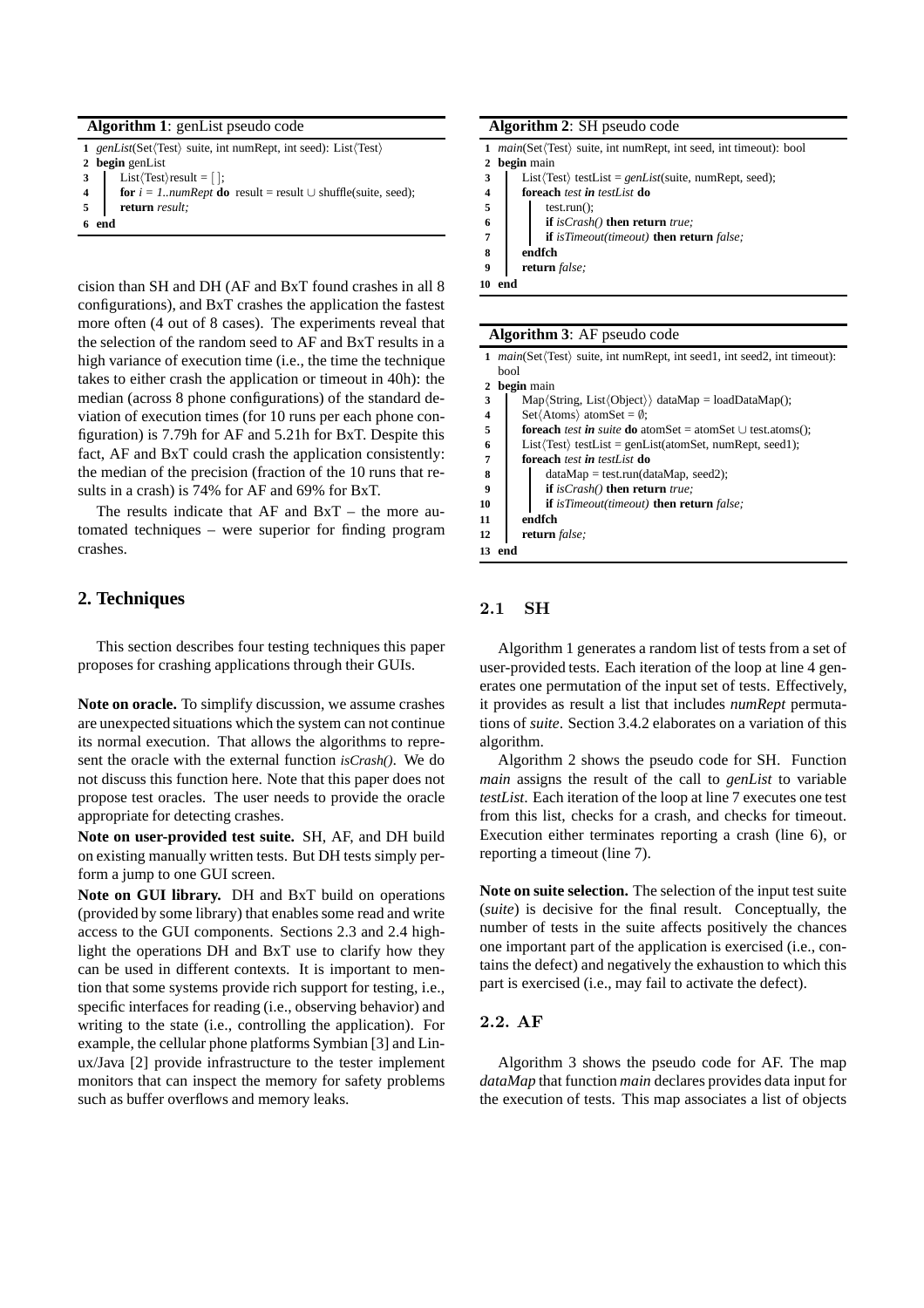|              | 1 <i>main</i> (List(Test) screens, int seed, int timeout1, int timeout2): bool; |  |  |  |  |  |  |  |  |
|--------------|---------------------------------------------------------------------------------|--|--|--|--|--|--|--|--|
| $\mathbf{2}$ | begin main                                                                      |  |  |  |  |  |  |  |  |
| 3            | while !isTimeout(timeout2) do                                                   |  |  |  |  |  |  |  |  |
| 4            | Test screen = $listOfScreens.pickOne(seed);$                                    |  |  |  |  |  |  |  |  |
| 5            | screen.run(); /*goto random screen*/                                            |  |  |  |  |  |  |  |  |
| 6            | pressRandomKeys(seed, timeout1);                                                |  |  |  |  |  |  |  |  |
| 7            | if $isCrash()$ then return true;                                                |  |  |  |  |  |  |  |  |
|              | endw                                                                            |  |  |  |  |  |  |  |  |
|              | end                                                                             |  |  |  |  |  |  |  |  |

to each input category (the map key). One atom is a parametric test that consists of a user-defined fragment from a user-defined test. The execution of one atom (test) may read from or update the data map.

AF stores in variable *atomSet* a set of atoms derived from the tests in *suite*. The variable *testList* stores the list of atoms resulted from the call to *genList*. Similar to SH each iteration of the loop at line 7 executes one test from *testList*, checks for a crash, and checks for timeout. However, different from AF a test takes as input the data map *dataMap* and the seed *seed2* and produces a new data map, possibly extending the input map with new inputs. The seed allows a test run to randomly choose one input from a list of objects for a specific category.

In summary, AF differs from SH in two important ways: (i) test granularity (atoms are fragments of SH tests), and (ii) data generation (the execution of one test provides inputs to parametric tests).

# 2.3 DH

Algorithm 4 shows the pseudo code for DH. The algorithm repeats the following sequence of steps until it either timeouts or finds a crash: (i) selects one screen, (ii) drives the application to that screen, (iii) sends random events (key presses) to the GUI for a while, and (iv) checks for a crash. The loop at line 3 repeats this sequence of steps.

The inputs to DH are a sequence of manually written tests – *screens*, a random seed that the event generator uses – *seed*, a bound on execution time for sending random events (key presses) in one iteration – *timeout1*, and a bound on total execution time – *timeout2*.

Note that DH does *not* generate inputs (i.e., GUI events) according to the components active on the current screen. It simply generates control events *randomly* within one important region of the application. Also important to note is that the algorithm uses a library to send events to the GUI. For DH it sends *general* key pressed events – which performs well for the domain of cellular applications (see Section 3.3). Line 6 highlights the use of one library function for sending key pressed events to the application. One needs

**Algorithm 5**: BxT pseudo code

| 1                       |                    | <i>main</i> (int seed, int numRept, int timeout): bool; |  |  |  |  |  |  |  |  |  |
|-------------------------|--------------------|---------------------------------------------------------|--|--|--|--|--|--|--|--|--|
| 2                       | begin main         |                                                         |  |  |  |  |  |  |  |  |  |
| 3                       |                    | $Set \langle Test \rangle$ screenSet = $\emptyset$ ;    |  |  |  |  |  |  |  |  |  |
| $\overline{\mathbf{4}}$ | if $driven()$ then |                                                         |  |  |  |  |  |  |  |  |  |
|                         |                    | /*random set of goto-screen tests*/                     |  |  |  |  |  |  |  |  |  |
| 5                       |                    | screenSet = { $tc_1, tc_2, , tc_n$ };                   |  |  |  |  |  |  |  |  |  |
| 6                       | else               |                                                         |  |  |  |  |  |  |  |  |  |
| 7                       |                    | $screenSet = {initialScreen()};$                        |  |  |  |  |  |  |  |  |  |
| 8                       | endif              |                                                         |  |  |  |  |  |  |  |  |  |
| 9                       |                    | <b>while</b> !isTimeout(timeout) <b>do</b>              |  |  |  |  |  |  |  |  |  |
| 10                      |                    | screenSet.pickOne(seed).run();                          |  |  |  |  |  |  |  |  |  |
| 11                      |                    | for $i=1$ to numRept do                                 |  |  |  |  |  |  |  |  |  |
| 12                      |                    | Event $ev =$ enabled Events () pick One (seed);         |  |  |  |  |  |  |  |  |  |
|                         |                    | /*sends message to the GUI*/                            |  |  |  |  |  |  |  |  |  |
| 13                      |                    | ev.genInputs(seed).run();                               |  |  |  |  |  |  |  |  |  |
| 14                      |                    | if $isCrash()$ then return true;                        |  |  |  |  |  |  |  |  |  |
| 15                      | endfor             |                                                         |  |  |  |  |  |  |  |  |  |
| 16                      | endw               |                                                         |  |  |  |  |  |  |  |  |  |
| 17                      |                    | return false;                                           |  |  |  |  |  |  |  |  |  |
| 18                      | end                |                                                         |  |  |  |  |  |  |  |  |  |

to provide such a function to enable DH.

### 2.4. BxT

Algorithm 5 shows the pseudo code for BxT. The main difference from DH is the way it generates events. Conceptually, the algorithm contains two main parts. The first decides which screen to focus. The second part stresses the application from a selected screen. This part performs the following steps for a fixed number of times or until it crashes the application: (i) identifies enabled events on the *current* screen (i.e., the events that active components can process), (ii) selects randomly one of such events, (iii) generates data for this event and sends the event to the GUI, and (iv) checks for a crash. The code fragment in the line range 12-14 corresponds to this sequence.

The inputs to BxT are a seed used for generating sequence (i.e., choosing the event) and data (i.e., generating input to the event) – *seed*, an integer denoting the number of iterations on the second part of the algorithm – *numRept*, and a bound on the total time for testing – *timeout*.

Line 10 makes a random choice of which screen in the set *screenSet* execution should stress. Note that the code fragment in the line range 4-8 initializes this variable. The external boolean function *driven()* indicates whether or not execution should perform jumps across different screens (in a similar fashion to DH). We call driven BxT, or simply D-BxT, this variation of BxT. For D-BxT, execution initializes the variable *screenSet* with a fixed set of screens. (This is how we used D-BxT in our experiments. For clarity, we showed the initialization of *screenSet* within the algorithm.)

Lines 12 and 13 highlight the uses of a library to identify which events are enabled and to send the event to the GUI.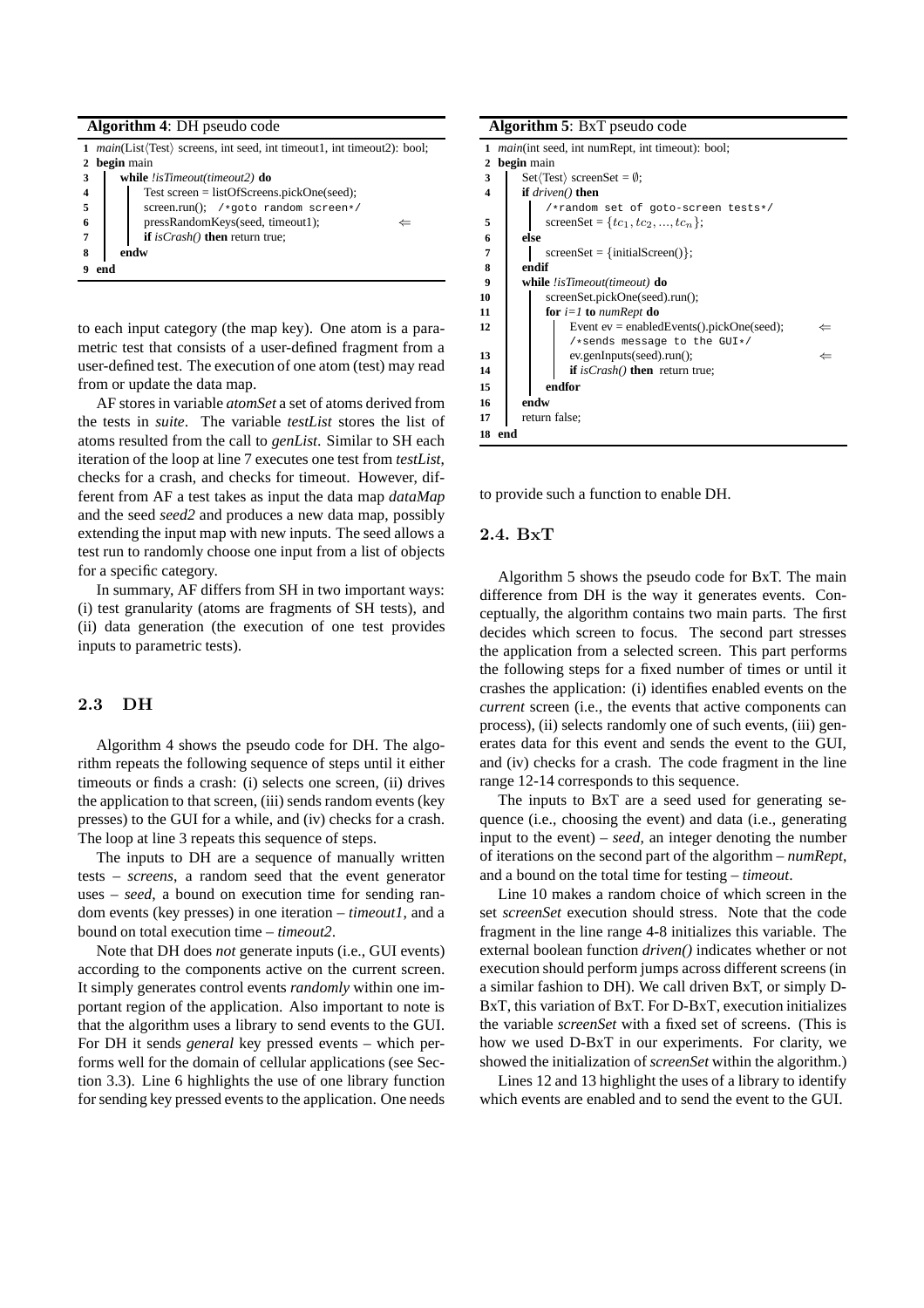# **3. Evaluation**

This section provides details on the empirical evaluation of the techniques using Motorola cellular phones. We conducted 3 sets of experiments. One for comparing the four techniques w.r.t. their capability to crash phones with known bugs (Section 3.3). For this experiment we use SH and DH as baselines. To this date, the Motorola test center in Recife (Brazil) uses among others these techniques for crashing phones. The experimental results indicate that AF and D-BxT outperform SH and DH. Section 3.4 discusses the impact of randomization (for data and sequence generation) on AF and Section 3.5 discusses the impact of randomization on BxT.

## 3.1. Characterization of subjects

We characterize each subject with (i) the phone model (i.e., a list of external and internal phone features to identify a set of similar phones functions), (ii) the hardware version, (iii) the software version (i.e., the build for the operating system and its applications), and (iv) the flex bit (FB) version. The flex bit configuration allows the user to dynamically configure the phone prior. Example of such configurations includes enabling the phone to send and receive bluetooth signals, and setting the phone to debug mode.

| Config. | Model | Hard.          | Soft.          | FB             |
|---------|-------|----------------|----------------|----------------|
| Α       | M1    | H <sub>3</sub> | S <sub>1</sub> | F1             |
| B       | M1    | H4             | S <sub>2</sub> | F <sub>2</sub> |
| C       | M1    | H4             | S <sub>3</sub> | F <sub>3</sub> |
| D       | M2    | H2             | S4             | F4             |
| E       | M2    | H1             | S <sub>5</sub> | F <sub>5</sub> |
| F       | M3    | H <sub>5</sub> | S6             | F6             |
| G       | M3    | H <sub>6</sub> | S7             | F7             |
| Н       | M2    | Η2             | S8             | F8             |

**Table 1. Characterization of experimental subjects.**

Table 1 shows the subjects we used in our experiments. Column "Config." introduces a unique identifier to distinguish each combination of model, hardware, software and flex bit. The other columns show each of these attributes. The identifiers we use in this table are artificial. Note that some configurations share the same model or hardware, but the software and flex bit vary. The selection of these configurations was driven by the availability of equipment where past errors have been detected.

## 3.2. Failures

The oracle does not operate on the GUI. It is a general Motorola proprietary program that monitors the phone memory for bad states.

The oracle detects 12 distinct kinds of crashes across all experiments. In the following, we distinguish them using crash identifiers (CIDs) from 1 to 12. Each identifier denotes a different undesirable scenario of the application that the oracle is able to capture. For example, CID=1 is a general report to denote that the system makes no progress but the oracle is unable to ascertain the reason, CID=2 means that an issue with the hardware interface (e.g., it is not possible to allocate memory) prevents the application from making progress, CID=6 denotes a programming error like divide by zero, etc. Important to note is that the oracle reports only the crash event; it does not inform the reason for the crash (as debuggers do). In result, it may happen that distinct techniques report different manifestations (CIDs) of the same defect.

## 3.3. Comparison of techniques

This section describes the experiment we conducted to compare the techniques.

**Setup.** The goal of this experiment is to compare the effectiveness of AF and D-BxT with that of SH and DH for crashing cellular phones with historical defects. We used 8 different phone configurations for which SH found 4 crashes and DH found 6 crashes. Neither SH nor DH crashed 2 of the eight configurations. For each configuration we ran once each technique until execution runs out of time (timeout=40h) or finds a crash. The execution of SH and DH confirmed the crashes documented in the bug report database. For AF and D-BxT, we fixed the random seed across different configuration runs.

The *atoms* that AF uses derives from the tests SH used – we did not include any atoms original from a different set of tests. This helps us to compare SH and AF. D-BxT explores the state space similarly to DH – exercise a random sequence of events on the GUI for 30s from one arbitrary GUI screen. To achieve this we align the setting of the paramaters *timeout1* in Algorithm 4 and *stepSize* in Algorithm 5. This similarity helps us to compare DH and D-BxT.

**Results.** Table 2 shows a summary of the results obtained in the experiments. Column "Config." shows the identifier for one subject configuration, column "CID" shows the identifier of the crash, and column "time" shows the execution time for each experiment. Recall that one experiment either timeouts or finds a crash. Line "avg." reports the aver-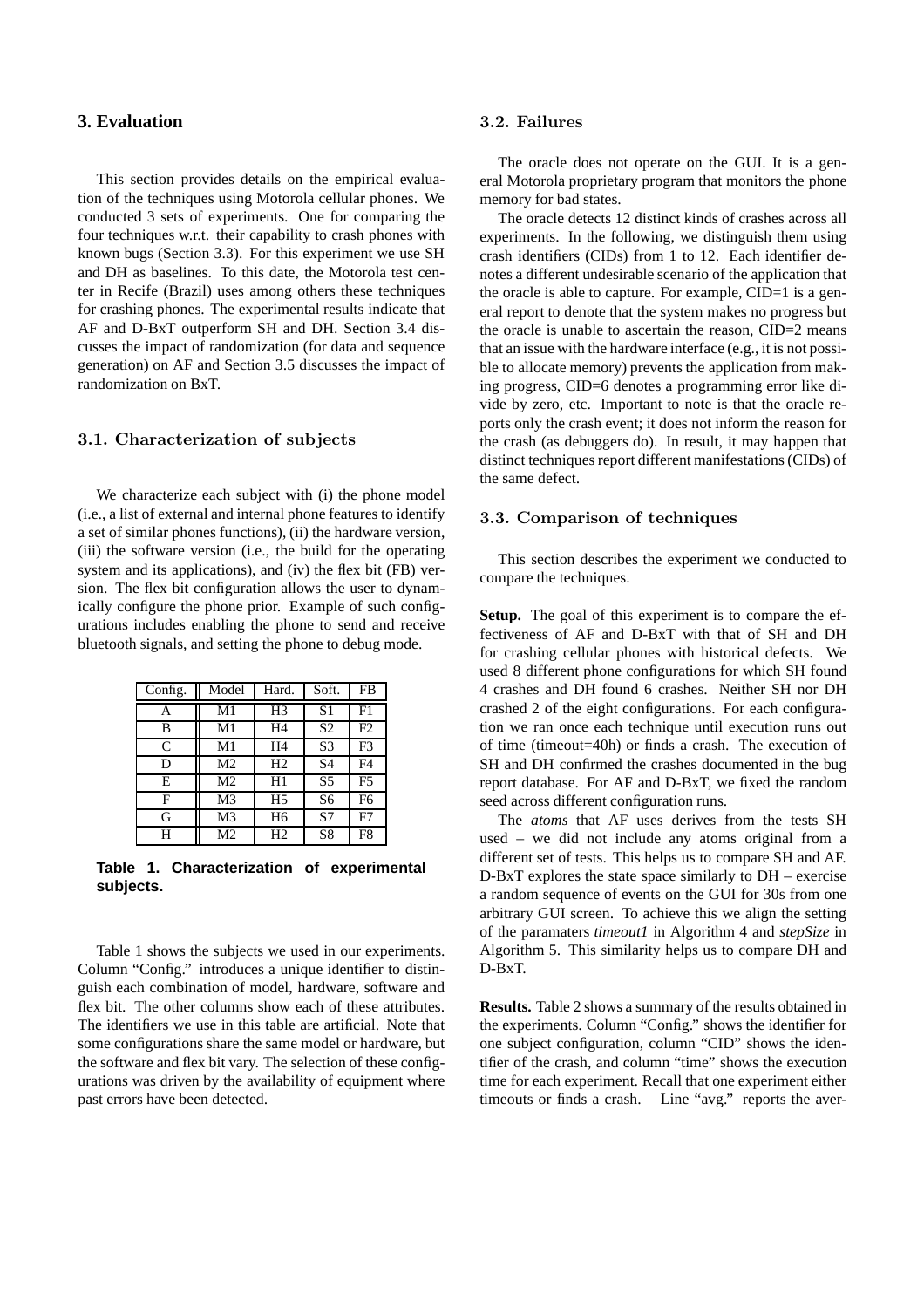| Config. | <b>SH</b>      |      | AF         |      | DH  |      | $D-BxT$    |      |  |
|---------|----------------|------|------------|------|-----|------|------------|------|--|
|         | <b>CID</b>     | time | <b>CID</b> | time | CID | time | <b>CID</b> | time |  |
| А       | -              | 40.0 | 6          | 6.5  |     | 21.2 | 6          | 33.8 |  |
| B       |                | 40.0 | 4          | 33.6 |     | 40.0 | 6          | 6.2  |  |
| C       |                | 40.0 | 4          | 36.5 |     | 40.0 | 12         | 14.8 |  |
| D       | $\overline{c}$ | 4.3  | 7          | 5.0  | 8   | 3.3  | 8          | 4.4  |  |
| E       | 3              | 3.9  |            | 3.6  | 3   | 7.0  | 5          | 2.7  |  |
| F       |                | 40.0 |            | 4.0  | 6   | 5.7  | 11         | 4.0  |  |
| G       | 4              | 3.1  | 6          | 11.2 | 6   | 22.7 |            | 1.7  |  |
| Н       | 5              | 2.3  | 5          | 2.8  | 5   | 21.7 | 10         | 7.9  |  |
| avg.    | 50%            | 21.7 | 100%       | 12.9 | 75% | 20.2 | 100%       | 9.4  |  |

**Table 2. Time (in hours) and Fault revealed by SH, AF, DH and D-BxT per phone configuration.**

ages of each column. For column CID, it shows the fraction of experiments that revealed a crash. For column time, it shows the arithmetic mean of the elapsed time.

We list below our key observations:

- Only AF and D-BxT can find a crash for all eight experiments with a timeout of 40h. As such, note that only AF and D-BxT can find the crashes reported in experiments B and C.
- D-BxT can find a crash faster more often than the other techniques. Note (from the highlighted cells) that D- -BxT outperforms the other techniques in 5 out of 8 cases.
- SH can find a crash in only 50% of the cases. But when it finds, it outperforms AF, except in Config. E where the difference is of only 0.3h (that is, 18min).
- For each experiment where DH finds a crash, one of the other three techniques can find it and find it faster. In particular,  $AF + D-BxT$  find all errors that DH finds and faster, except in Config. D.
- The variation of time that each technique reports is very high. For example, between D-BxT and AF the difference in time for crash for experiment A is +27.3h (i.e., D-BxT takes 27.3h more to find the crash), -27.4h for experiment B,  $-21.7h$  for C,  $-9.5h$  for G, and  $+5.1h$ for experiment H.
- The variation of the CID reported is also high. Note that no experiment reports the same CID for all techniques. For example, in experiment H, SH, AF, and DH report CID=5, while D-BxT reports CID=10.

## 3.4. Impact of Randomization on AF

This section discusses two experiments we conducted to evaluate the impact of randomization on AF. The first experiment measures the impact of the random data on the effectiveness of AF. For this, we vary the the value of parameter *seed2* used in line 8 of Algorithm 3. The second experiment evaluates the impact of a random selection of the list of *atoms* when compared to the list computed from SH tests used in the experiments Section 3.3 reports.

#### **3.4.1 Random data**

This section describes the experiment we conducted to evaluate the impact that the use of different random data has in the effectiveness of AF.

Setup. In this experiment, we run AF for 10 times, on each configuration, varying the value of the parameter *seed2* used in Algorithm 3. We use the same sequence in all executions of a configuration (i.e., we fix the values of *seed1*). Figure 2 shows the distributions of execution time (in hours) for this experiment.

**Note on distribution representation.** We use box-plot notation to illustrate a data distribution. The lower and upper hinges of one box indicate respectively the upper bounds of the first and third quartiles of the distribution, the line across the box defines the second quartile (i.e., median value). The lines below and above the box limit the first and fourth quartiles. Small circles outside the hinges correspond to outliers. The symbol  $\bar{x}$  denotes the mean value, the symbol  $\sigma$  denotes the standard deviation – an average for the dispersion of data points from the mean value, and the symbol  $\hat{x}$  denotes the median value.

**Results.** Table 3 shows detailed data for the 10 runs of AF over each configuration from A to H. The value "-" for column "CID" indicates a missed crash (resp., value "40.0" for column "time" indicates a timeout). For example, for configuration A, AF misses the crash on experiment 4. We list below our key observations:

• *Time.* The dispersion of the data points in AF is high for almost all configurations. The median standard deviation of execution times for all configurations is 7.79h. That means that AF execution time is very sensitive to the selection of the seed.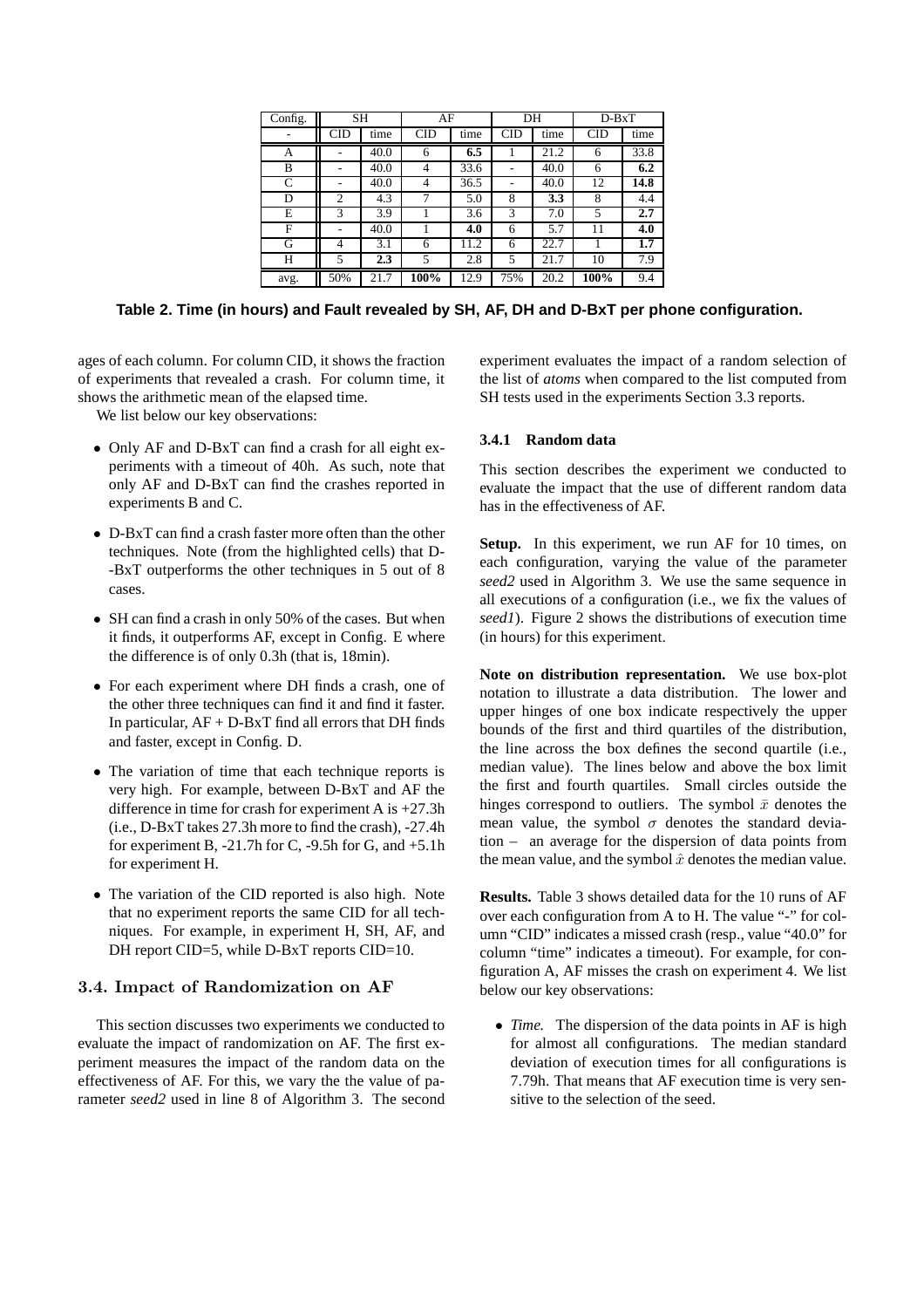|              | Config. A |      |              | Config. B |     | $\overline{\text{Config}}$ . C | Config. D  |      | Config. E |      |     | Config. F |     | Config. G | Config. H  |      |
|--------------|-----------|------|--------------|-----------|-----|--------------------------------|------------|------|-----------|------|-----|-----------|-----|-----------|------------|------|
| #            | CID       | time | <b>CID</b>   | time      | CID | time                           | <b>CID</b> | time | CID       | time | CID | time      | CID | time      | <b>CID</b> | time |
|              | 6         | 6.5  |              | 33.6      |     | 36.5                           |            | 5.1  |           | 3.6  |     | 4.0       | h   | 11.2      | 5          | 2.7  |
| ◠            | 6         | 14.6 |              | 40.0      | -   | 40.0                           |            | 5.5  | 5         | 3.6  | ۰   | 40.0      | 6   | 15.1      | 5          | 3.4  |
| 3            | 6         | 13.9 | 6            | 37.8      | ۰   | 40.0                           |            | 5.3  | 6         | 1.9  | ۰   | 40.0      | 4   | 18.3      |            | 3.3  |
| 4            | ۰         | 40.0 |              | 40.0      | ۰   | 40.0                           |            | 5.7  | 5         | 3.9  | ۰   | 40.0      |     | 16.6      | 5          | 3.1  |
|              | 4         | 33.9 | <sub>(</sub> | 4.5       | 12  | 4.0                            |            | 5.9  | 6         | 1.2  | ۰   | 40.0      |     | 40.0      | 5          | 2.9  |
| <sub>(</sub> | 9         | 19.0 | 4            | 27.2      | ۰   | 40.0                           |            | 5.1  | 5         | 3.7  | 12  | 37.8      | 4   | 34.7      | 9          | 2.9  |
|              | 4         | 30.5 |              | 40.0      | ۰   | 40.0                           |            | 7.4  | 5         | 1.0  | ۰   | 40.0      |     | 17.6      |            | 2.5  |
| 8            | 6         | 16.7 | 6            | 2.7       | ۰   | 40.0                           |            | 5.3  | 9         | 1.5  | ۰   | 40.0      |     | 1.5       | 5          | 3.0  |
| 9            | 4         | 32.4 | 6            | 35.3      |     | 40.0                           |            | 4.9  | 9         | 1.1  | ۰   | 40.0      | Q   | 15.2      | 5          | 3.2  |
| 10           | 6         | 13.4 | 6            | 2.9       | ۰   | 40.0                           |            | 4.3  |           | 3.9  | ۰   | 40.0      | h.  | 1.6       |            | 1.1  |
| avg.         | 90%       | 22.  | 70%          | 27.4      | 20% | 36.1                           | 100%       | 5.5  | 100%      | 2.5  | 20% | 36.2      | 90% | 17.2      | 100%       | 2.8  |

**Table 3. Impact of using random seeds in AF.**



**Figure 2. AF time distributions for random data.**

- *Kind of crash.* Only configuration D finds the same kind of crash in all executions. All others configurations find more than 2 types of crash (for instance, Config. E finds 4 different types).
- *Precision.* Although some executions do not find a crash, the median of the precision – the value of the avg. CID for each configuration – is high: 74%.

## **3.4.2 Random sequence**

This section describes the experiment we conducted to evaluate the impact of randomizing the list of *atoms* used as input to AF.

|                         | <b>Algorithm 6:</b> genList with Allpairs                                     |  |  |  |  |  |  |  |  |
|-------------------------|-------------------------------------------------------------------------------|--|--|--|--|--|--|--|--|
|                         | 1 genList(Set(Test) suite, int nAtoms, long seed): List(Test)                 |  |  |  |  |  |  |  |  |
| 2                       | <b>begin</b> genList                                                          |  |  |  |  |  |  |  |  |
| 3                       | $Map(Category, Set(Atom))$ partition = partition(suite);                      |  |  |  |  |  |  |  |  |
| $\overline{\mathbf{4}}$ | Map $\langle$ Category, Set $\langle$ Atom $\rangle$ selected = $\emptyset$ ; |  |  |  |  |  |  |  |  |
| 5                       | foreach entry in partition do                                                 |  |  |  |  |  |  |  |  |
| 6                       | $Set$ $(Atom)$ atoms = entry.value();                                         |  |  |  |  |  |  |  |  |
| $\overline{7}$          | $Set \langle Atom \rangle$ tmp = $\emptyset$ ;                                |  |  |  |  |  |  |  |  |
| 8                       | for $i = 1$ nAtoms do tmp = tmp $\cup$ atoms.pickOne(seed);                   |  |  |  |  |  |  |  |  |
| $\boldsymbol{Q}$        | selected.put(entry.key(), tmp);                                               |  |  |  |  |  |  |  |  |
| 10                      | endfch                                                                        |  |  |  |  |  |  |  |  |
|                         | /*concatenates all sequences of atoms.<br>each                                |  |  |  |  |  |  |  |  |
|                         | sequence includes one atom on each category*/                                 |  |  |  |  |  |  |  |  |
| 11                      | <b>return</b> allpairs(selected);                                             |  |  |  |  |  |  |  |  |
| 12 end                  |                                                                               |  |  |  |  |  |  |  |  |

**Setup.** We run AF for 10 times on phone configurations E and H. These configurations have the lowest average execution times (see Table 3). We used the same random seed for data and sequence generation in all runs.

Algorithm 6 redefines function *genList* that AF uses. This version associates each atom to one domain category. The categories we define are as follow: applaunch (*atoms* that only go to an application), browser (access the Internet), mms (deal with multimedia messages), multimedia (deal with multimedia files and camera), phonebook (deal with calendar, events and contacts), and sms (deal with text messages). Function *partition* in line 3 takes as input a userdefined test suite and returns a map that associates a set including all atoms of a category with the category it belongs.

The code fragment in the line range 5-10 selects *nAtoms* on each category and assign the resulting map to variable *selected*. We apply pairwise coverage [11] to generate sequences of atoms with the property that each atom of each category is paired to another atom of another category in at least one case. For this, we use the Allpairs [1] tool. Finally, it gives as output sequences of atoms (each sequence includes one atom of each category), and then concatenates these sequences to build one longer sequence AF executes.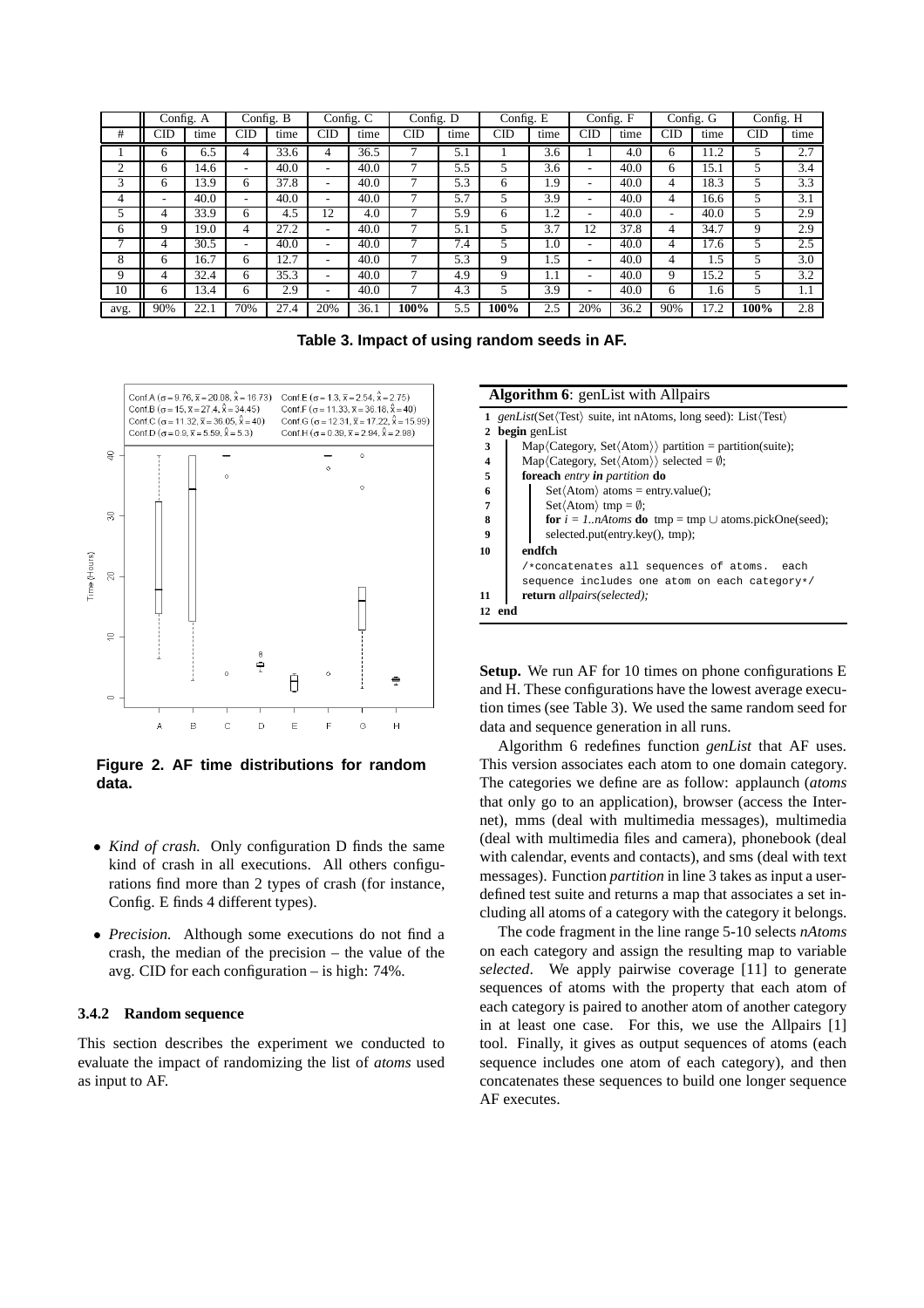|                |            | Config. E |            | Config. H |
|----------------|------------|-----------|------------|-----------|
| #              | <b>CID</b> | time      | <b>CID</b> | time      |
| 1              |            | 5.5       | 5          | 1.6       |
| $\overline{2}$ | 5          | 2.4       |            | 5.0       |
| $\overline{3}$ | 5          | 5.3       |            | 5.4       |
| 4              |            | 10.4      | 5          | 1.3       |
| 5              |            | 6.2       |            | 6.7       |
| 6              |            | 4.9       | 5          | 1.1       |
| 7              | 5          | 3.1       |            | 4.3       |
| 8              | 5          | 6.7       |            | 5.5       |
| 9              |            | 5.4       |            | 5.4       |
| 10             |            | 5.5       | 5          | 2.2       |
| avg.           | 40%        | 5.54      | 40%        | 3.8       |

**Table 4. Runs of AF with different execution lists for configurations E and H**

**Results.** Table 4 shows detailed data for the 10 runs of AF over configurations E and H. Our key observations for this experiment are as follows:

• *Precision*. For both configurations, AF found a crash in only 4 out of 10 runs, while AF found a crash for 100% of the cases when using atoms derived from SH tests.

This experiment indicates that the interaction between categories (functionalities of the system) may not be as important as the selection of critical atoms.

## 3.5. Impact of Randomization on BxT

This section discusses two experiments to evaluate the effect of randomization on BxT. The first experiment evaluates D-BxT compared to BxT. The second experiment evaluates the effect of using different random seeds as input to BxT.

#### **3.5.1 Random data and sequence in BxT**

This section shows the impact that the use of different random seeds have in the effectiveness of BxT.

**Setup.** We ran BxT 10 times for each configuration with different random seeds. The use of different seeds impacts the generation of different sequences of events and data. With this experiment we want to observe the variance of the technique for distinct seed selections. Figure 3 shows the distribution time (in hours) and Table 5 shows the detailed data for all configurations.

**Results.** We list next key observations:



**Figure 3. BXT time distributions for random data and sequence.**

- *Precision.* BxT can find crashes consistently for Config. A, C, D, G and H. Thus, for all configurations the median of the precision was 69%.
- *Variance.* The standard deviation in BxT is high for configurations A, C and H but low for the other configuration. It is likely that for those case the fault density is low relative to other configurations and the selection plays an important role.

#### **3.5.2 Comparison of BxT and D-BxT**

This section compares BxT and D-BxT.

**Setup.** This experiment configures BxT with a timeout of 40h, and parameter *numRept* set to 1000. BxT runs 1000 events in each iteration, taking approximately 10min. D-BxT explores one screen for some time (less than 10 minutes) and jumps to another screen until it reaches the 40h timeout. The experiment configures D-BxT with the parameter *numRept* set to 50, which results in each iteration taking approximately 30s.

**Results.** Table 6 summarizes the comparison. Column "diff1" denotes the execution time difference from BxT to D-BxT considering all configuration runs, and "diff2" the time difference considering only those runs that both BxT and D-BxT crash the application. We list below our key observations: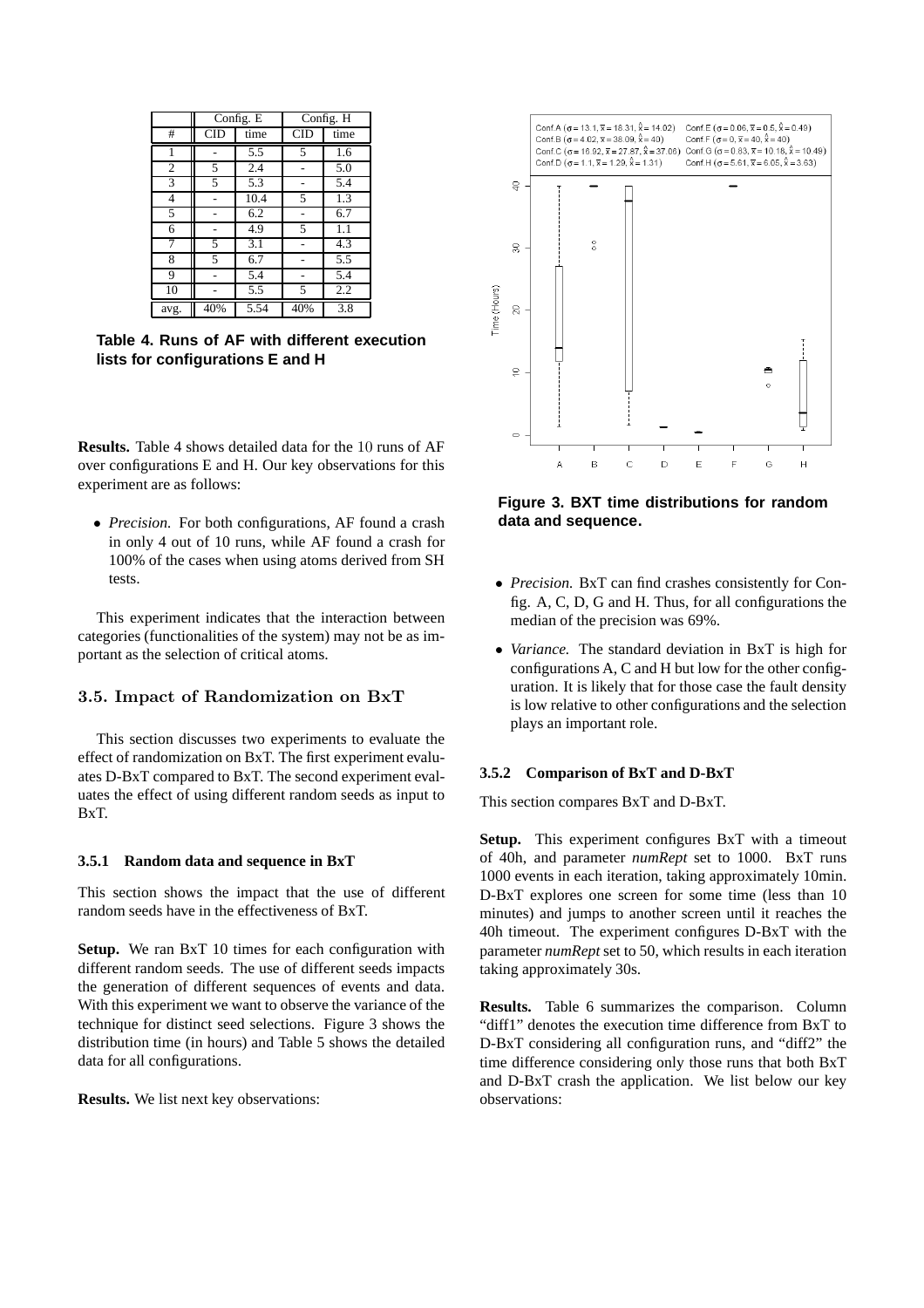|      |     | Config. A | Config. B                |      |     | Config. C | Config. D  |            | Config. E |      |            | Config. F | Config. G |      | Config. H  |      |
|------|-----|-----------|--------------------------|------|-----|-----------|------------|------------|-----------|------|------------|-----------|-----------|------|------------|------|
| #    | CID | time      | <b>CID</b>               | time | CID | time      | <b>CID</b> | time       | CID       | time | <b>CID</b> | time      | CID       | time | <b>CID</b> | time |
|      | h   | 14.6      |                          | 40.0 |     | 40.0      | ┑          | 1.2        |           | 0.5  | ۰          | 40.0      | 6         | 8.0  | 4          | 12.0 |
| ◠    |     | 1.4       | ۰.                       | 40.0 | ۰   | 40.0      |            | 1.4        |           | 0.5  | ٠          | 40.0      | 6         | 10.0 | 4          | 15.4 |
| 3    | ۰   | 40.0      |                          | 39.9 |     | 7.1       |            | 1.3        |           | 0.5  | ۰          | 40.0      | 6         | 10.6 |            | 1.2  |
| 4    | 11  | 12.9      | $\overline{\phantom{a}}$ | 40.0 | 12  | 32.4      | ⇁          | 1.3        |           | 0.4  | ۰          | 40.0      | 6         | 10.5 | 5          | 4.5  |
|      | h   | 7.8       | ۰.                       | 40.0 |     | 35.2      | ┑          | 1.3        |           | 0.5  | ۰          | 40.0      | 6         | 10.7 | 10         | 0.8  |
| 6    | 11  | 11.9      |                          | 40.0 |     | 40.0      |            | $1.1\,$    |           | 0.6  | ۰          | 40.0      | 6         | 9.9  | 4          | 5.8  |
| −    | 11  | 14.0      | ۰.                       | 40.0 | 12  | 2.5       | ⇁          | 1.4        | 5         | 0.5  | ۰          | 40.0      | 6         | 10.5 | 6          | 2.7  |
| 8    | ۰   | 40.0      |                          | 30.0 | ۰   | 40.0      |            | 1.4        |           | 0.6  | ۰          | 40.0      | 4         | 10.9 |            | 2.7  |
| Q    |     | 27.7      |                          | 40.0 | -   | 40.0      | ⇁          | $\cdot$ .2 |           | 0.6  | ۰          | 40.0      | 6         | 10.7 | 10         | 1.5  |
| 10   | 11  | 14.1      |                          | 40.0 | 12  | 1.6       |            | 1.4        |           | 0.6  | ۰          | 40.0      | 6         | 10.1 |            | 14.0 |
| avg. | 80% | 18.4      | 20%                      | 38.1 | 50% | 27.9      | 100%       | 1.3        | 100%      | 0.5  | 0%         | 40.0      | 100%      | 10.2 | 100%       | 6.1  |

**Table 5. Impact of using random seeds in BxT.**

| Config. | BxT   |      | $D-BxT$ |      |         |                   |
|---------|-------|------|---------|------|---------|-------------------|
|         | CID   | time | CID     | time | diff1   | diff <sub>2</sub> |
| А       | 6     | 14.6 | 6       | 33.8 | $+19.3$ | $+19.3$           |
| в       |       | 40.0 | 6       | 6.2  | $-33.8$ |                   |
| C       |       | 40.0 | 12      | 14.8 | $-25.2$ |                   |
| D       | 7     | 1.2  | 8       | 4.4  | $+3.2$  | $+3.2$            |
| E       | 5     | 0.5  | 5       | 2.7  | $+2.2$  | $+2.2$            |
| F       |       | 40.0 | 11      | 4.0  | $+35.9$ |                   |
| G       | 6     | 8.0  |         | 1.7  | $-6.3$  | $-6.3$            |
| Н       | 4     | 12.0 | 10      | 7.9  | $-4.2$  | $-4.2$            |
| avg.    | 62.5% | 19.5 | 100%    | 9.44 | 62.4    | 22.6              |

**Table 6. BxT versus D-BxT**

- *Time.* On average, D-BxT is slower than BxT when they both find a failure. See column "diff2".
- *Precision.* In contrast to D-BxT and AF, BxT could not crash the application in 3 out of 8 configurations. That indicates that the screen jump was effective to improve the exploration. Conceptually, the jumps correspond to a higher weight to the width compared to the depth of the exploration graph.

### 3.6. Threats to validity

This section describes threats to internal and external validity of our experiments. *Internal validity* determines whether or not (or a degree to which) the experimental observations are effect of the technique. *External validity* determines whether or not one can generalize the experimental observations to other scenarios.

One threat to internal validity is internal randomness. In principle, it is possible that the system does not answer promptly to the commands that the automated test issues. This depends on the operating system's scheduling decisions. Note that the user would operate the system in a much slower pace and such timing issues rarely occur in practice. This effect could impact our observations. Note, however, that the distributions of D, E and H for AF and D, E and G for BxT shows that the dispersion is small, indicating that it performs consistently with different seeds. We believe that the dispersion of data would increase if the effect of internal randomness (from the operating system) was severe in this case.

One threat to external validity is portability of techniques. We implemented all techniques with the goal of testing cellular phones. In principle, there is no reason to believe that they are not applicable to other kinds of application. To generalize the techniques to other platforms or kind of systems we must port the library to access and run GUI components like screens, buttons, check box, etc. In this way, we believe that our techniques are easily generalized to different types of systems (e.g. web and desktops applications).

# **4 Related and Future Work**

Pelánek *et al.* [13] show different techniques to improve the state space efficiency in random state space exploration. The techniques we discuss also use randomization but our focus thus far has not been optimization. BxT, in particular, randomly explores the system considering the context of each screen. We can build on the improvements proposed by Pelánek et al.. We plan to investigate how the use of models can speed up the exploration. More precisely, we plan to execute BxT on two rounds. First to extract a model of the GUI. Then, to use the model to drive the actual exploration. We expect the model to speedup the exploration with the reduction of the cost of identifying the current screen and the enabled events on it.

A popular approach in industry to automate test documentation and execution is capture-and-replay. The idea is to record in a test script the actions that the user makes while interacting with the GUI and then to (re-)execute this script when necessary. For instance, Stefen at al. [14] propose the JRapture, a capture-and-replay tool that operates on Java bytecodes. The authors argument that JRapture can capture much more graphical elements (graphical widgets)